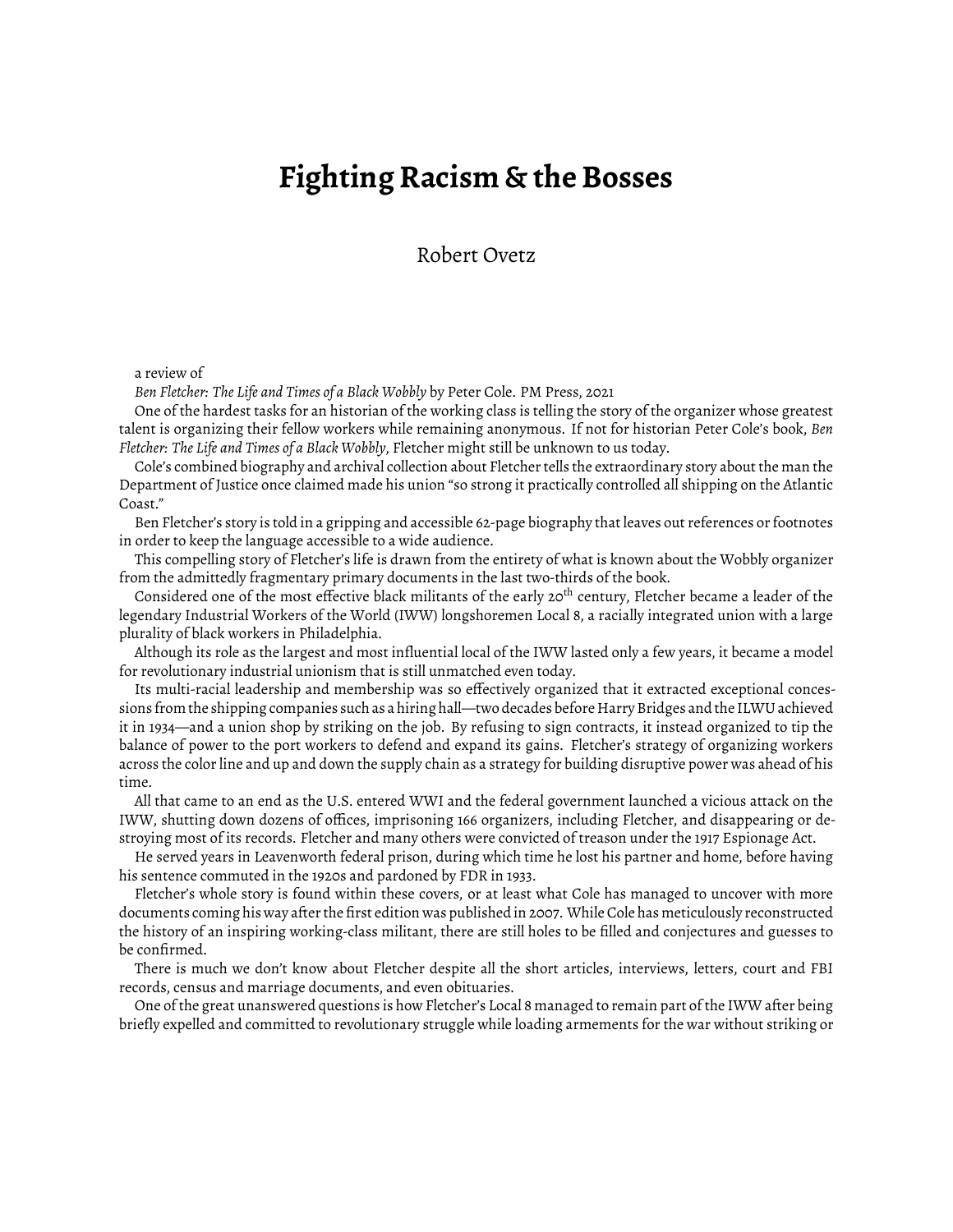other disruptions, the same war the government used to justify crushing the IWW and persecuting Fletcher and others.

Fletcher was a survivor who skillfully maneuvered the many dangers of not only corporate and government repression, but also an attempted takeover of the IWW by pro-Soviet unionists, and the class collaborationist International Longshoremen's Association. Fletcher's story demonstrates that "after we fight the capitalists, we'll have to fight the communists."

Cole has paid a moving tribute to an inspiring man who contributed so much to the class struggle that we can still learn from today.

Robert Ovetz is a precarious lecturer in Political Science at a public university in California.

He is the editor of *Workers' Inquiry and Global Class Struggle: Tactics, Strategies, Objectives* (Pluto, 2020), **[\[reviewed](https://www.fifthestate.org/archive/410-fall-2021/class-war-world-wide/) [inthisissue](https://www.fifthestate.org/archive/410-fall-2021/class-war-world-wide/)]** and author of *When Workers Shot Back: Class Conflict from 1877 to 1921* (Brill, 2018 and Haymarket, 2019).